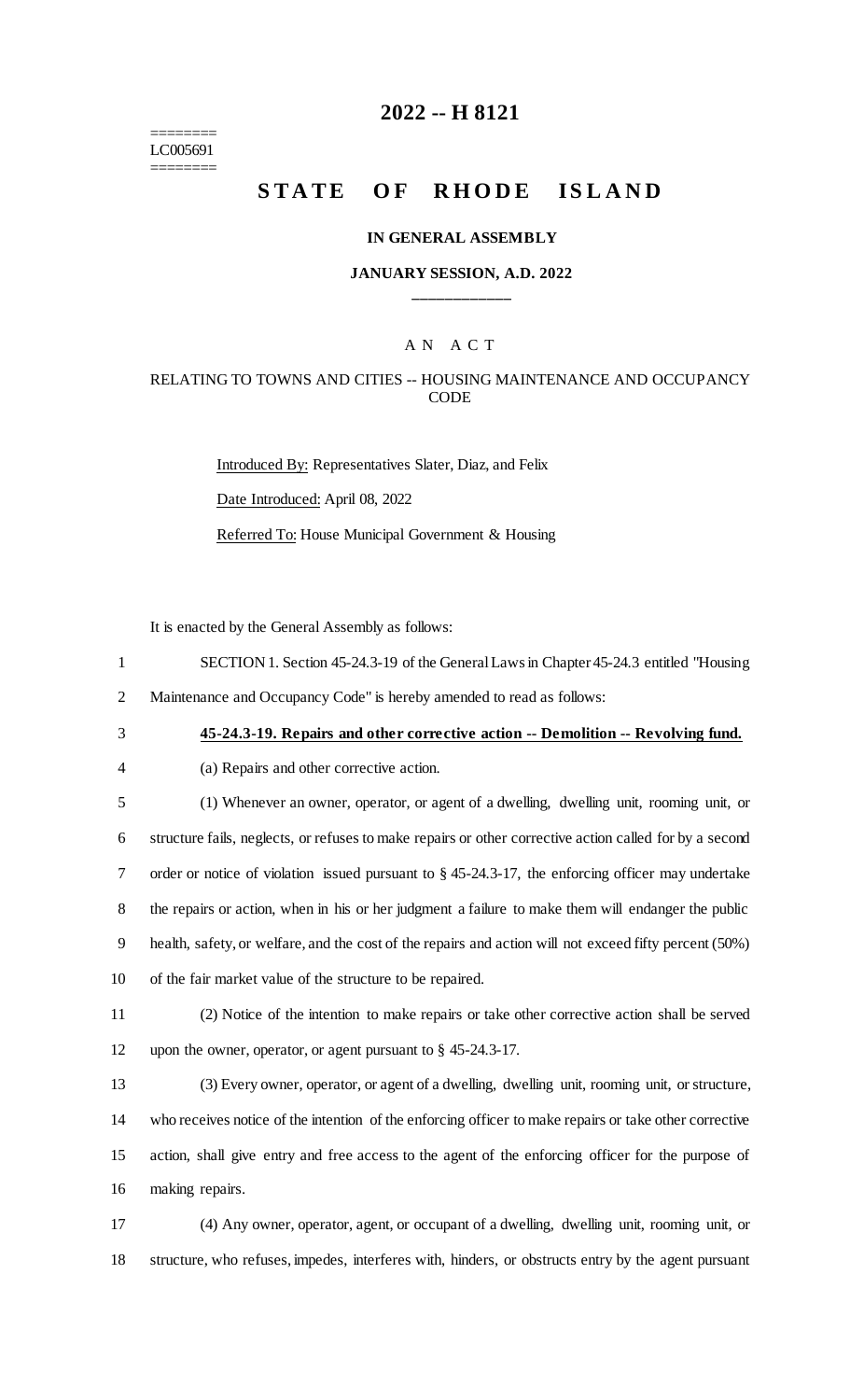to a notice of intention to make repairs or take other corrective action, is subject to a civil penalty of twenty-five dollars (\$25.00) for each failure to comply with this section.

 (5) When repairs are made or other corrective action taken at the direction of the enforcing 4 officer, reasonable cost of the repairs and corrective action incurred by the enforcing officer in the 5 action shall be a lien against the real property. The lien shall be recorded with the records of land evidence of the municipality, and the lien shall incur legal interest from the date of recording. The cost incurred by the enforcing officer, plus the interest thereon, in the repairs and corrective action, shall be added to the amount of taxes due on the real estate. The tax collector of the city or town shall have the same powers and shall be subject to the same duties with respect to such claim 10 constitutes a debt in favor of the corporate unit against the owner of the repaired structure. In the 11 event the owner fails, neglects, or refuses to pay the corporate unit the amount of this debt, it is recoverable in a civil action against the owner or his or her successor, brought in a court of 13 competent jurisdiction by the corporate unit which possesses all rights of a private creditor.

(b) Designation of unfit dwellings, dwelling units, rooming units, and structures.

 (1) Any dwelling, dwelling unit, rooming unit, or structure shall be designated as unfit for human habitation when any of the following defects or conditions are found, and when, in the opinion of the enforcing officer, these defects create a hazard to the health, safety, or welfare of the occupants or of the public:

 (i) The structure is damaged, decayed, dilapidated, unsanitary, unsafe, or vermin-infested. (ii) The structure lacks illumination, ventilation, or required thermal and sanitation facilities.

(iii) The general condition of location is unsanitary, unsafe, or unhealthful.

 (2) Whenever any dwelling, dwelling unit, rooming unit, or structure has been designated as unfit for human habitation, the enforcing officer shall placard the dwelling, dwelling unit, or rooming unit, or structure, indicating that it is unfit for human habitation, and, if occupied, shall order the dwelling, dwelling unit, rooming unit, or structure vacated within a reasonable time, that time to be not more than thirty (30) days.

 (3) No dwelling, dwelling unit, rooming unit, or structure, designated as unfit for human habitation, and which has been placarded and vacated, shall be used again for human habitation until written approval is secured from the enforcing officer and the placard removed by the enforcing officer.

 (4) The enforcing officer shall rescind the designation and remove the placard when the defect or condition upon which the designation and the placarding was based has been removed or eliminated as to cause the dwelling, dwelling unit, rooming unit, or structure to be deemed by the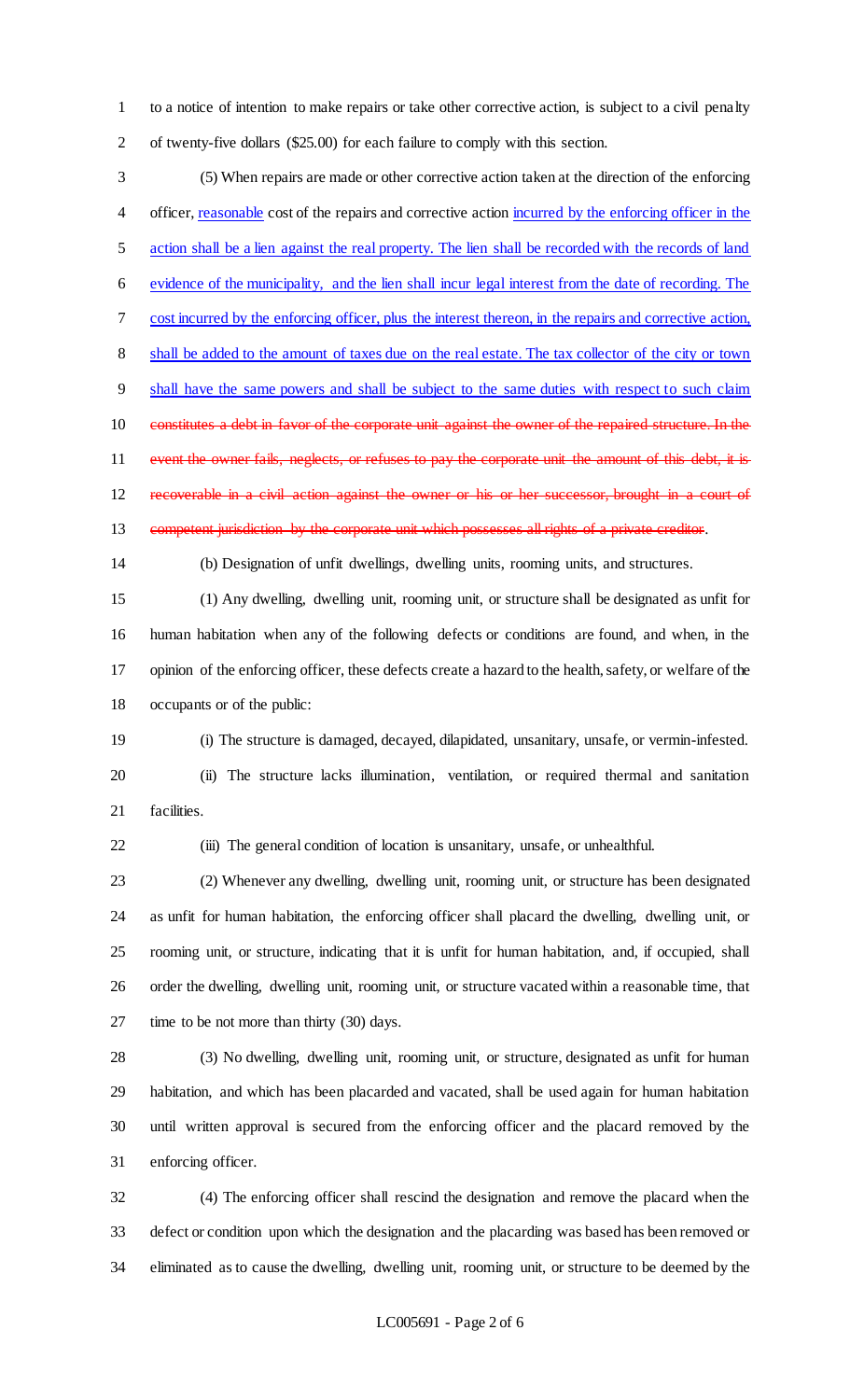enforcing officer as a safe, sanitary, and fit place or unit for human habitation.

 (5) No person shall deface or remove the placard from any dwelling, dwelling unit, rooming unit, or structure which has been designated as unfit for human habitation and has been placarded, except as provided in this section.

 (6) Any person affected by any decision of the enforcing officer or by any designation or placarding of a dwelling, dwelling unit, rooming unit, or structure as unfit for human habitation, shall be granted a hearing on the matter before the enforcing officer under the procedure established in § 45-24.3-21.

 (7) The enforcing officer may order the owner of any building, which has been in the past and/or is vacant and open, to comply with the following specifications: all openings (including doors and windows) from cellar to second floor and all windows above the second floor leading to fire escapes, porches, or structural appurtenances, on all floors, must be covered from the exterior 13 with three-eighths inch  $(\frac{3}{8})$  thick exterior plywood or one-half inch  $(\frac{1}{2})$  notched boards firmly secured and with protective coating. All other windows must be so secured by either one-quarter 15 inch  $(½")$  thick exterior plywood or one-half inch  $(½")$  notched boards.

 (c) Demolition of dwellings, dwelling units, or rooming units designated as unfit for human habitation. (1) The enforcing officer shall order a dwelling, dwelling unit, or rooming unit to be demolished if it has been designated as unfit for human habitation, has been placarded, has been vacated, and has not been put into proper repair as to rescind the designation as unfit for human habitation and to cause the placard to be removed, and is determined by the enforcing officer not to warrant repair under this section.

 (2) The owner of any dwelling, dwelling unit, or rooming unit, ordered demolished, shall be given notice of this order in the manner provided for service of notice in § 45-24.3-17, and given a reasonable time, not to exceed ninety (90) days, to demolish the structure.

 (3) Any owner aggrieved by the notice to demolish may, within ten (10) days, seek a reconsideration of the matter in the manner provided, and may seek a formal hearing in the manner provided in § 45-24.3-21.

 (4) When the owner fails, neglects, or refuses to demolish an unfit, unsafe, or unsanitary dwelling, dwelling unit, or rooming unit within the requisite time, the enforcing officer may immediately demolish at the expense of the owner. Reasonable costs incurred by the enforcing officer in the action shall be a lien against the real property. The lien shall be recorded with the 32 records of land evidence of the municipality, and the lien shall incur legal interest from the date of recording. The cost incurred by the enforcing officer, plus the interest thereon, in the demolishing action, shall be added to the amount of taxes due on the real estate. The tax collector of the city or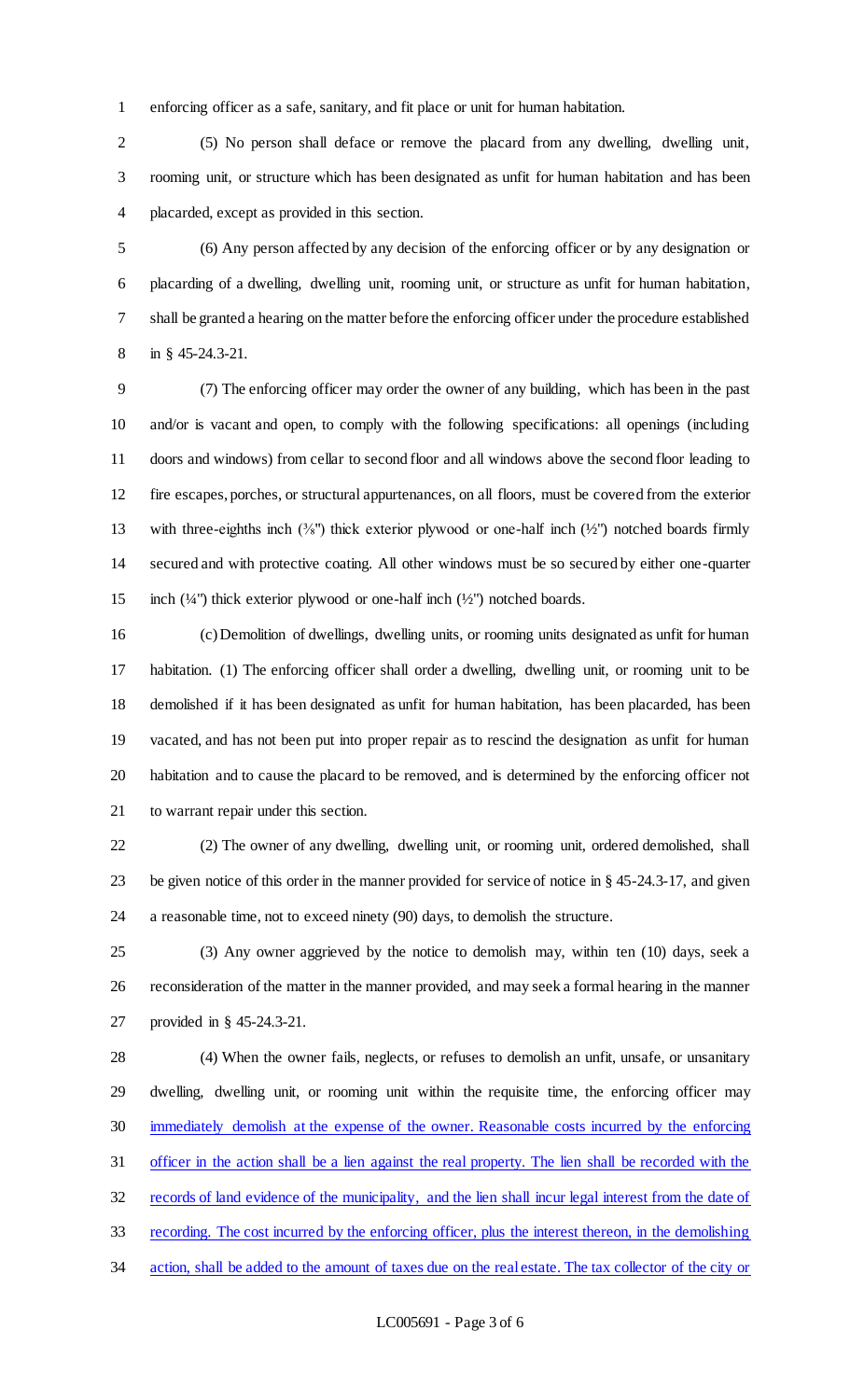town shall have the same powers and shall be subject to the same duties with respect to such claim as in the case of the annual taxes upon real estate, and the provisions of law relative to the collection of annual taxes, the sale of taking of land for the nonpayment thereof and the redemption of land 4 so sold or taken shall apply to such a claim. apply to a court of competent jurisdiction for a demolition order to undertake the demolition. The court may grant the order when no reconsideration or hearing on the matter is pending. The cost of the demolition shall create a debt in favor of this corporate unit against the owner, and is recoverable in a civil action brought by the corporate unit which possesses all the rights of a private creditor.

 (5) Whenever a dwelling is demolished, whether carried out by the owner or by the enforcing officer, the demolition shall include the filling in of the excavation remaining on the property on which the demolished dwelling was located, in a manner that eliminates all potential danger to the public health, safety, or welfare arising from the excavation.

 (6) All demolition shall be preceded by an inspection of the premises by the appropriate authority as provided for by the laws of this state.

 (d) Relocation of occupants. Notwithstanding the other provisions of this section, no dwelling shall be vacated or demolished by the enforcing officer, under the powers granted to him or her by the provisions of this chapter, until persons occupying the dwelling at the time the compliance order is issued have been offered housing accommodations, at the expense of the 19 owner, operator, or agent, in a decent, safe, and sanitary dwelling which meets the requirements of this chapter.

 (e) Revolving fund. There is created a revolving fund for the purpose of supporting the cost of repairs and other corrective action or demolition made by the enforcing officer pursuant to this section. Into this fund shall be paid:

(1) All civil penalties collected for violations of this chapter pursuant to § 45-24.3-18.

(2) All license fees collected pursuant to this chapter.

 (3) All judgments collected in actions to recover the costs of repair and other corrective action and demolition, pursuant to this section.

 (4) Any other revenues that the corporate unit may from time to time authorize to be paid into this fund.

 (5) All donations and grants designed to promote the purposes of this chapter from public or private sources. The enforcing officer is declared to be the authorized agency of the corporate unit to apply for and receive all grants, loans, and gifts of funds to promote the purposes of this chapter.

(6) Notwithstanding anything to the contrary above, the corporate unit is hereby authorized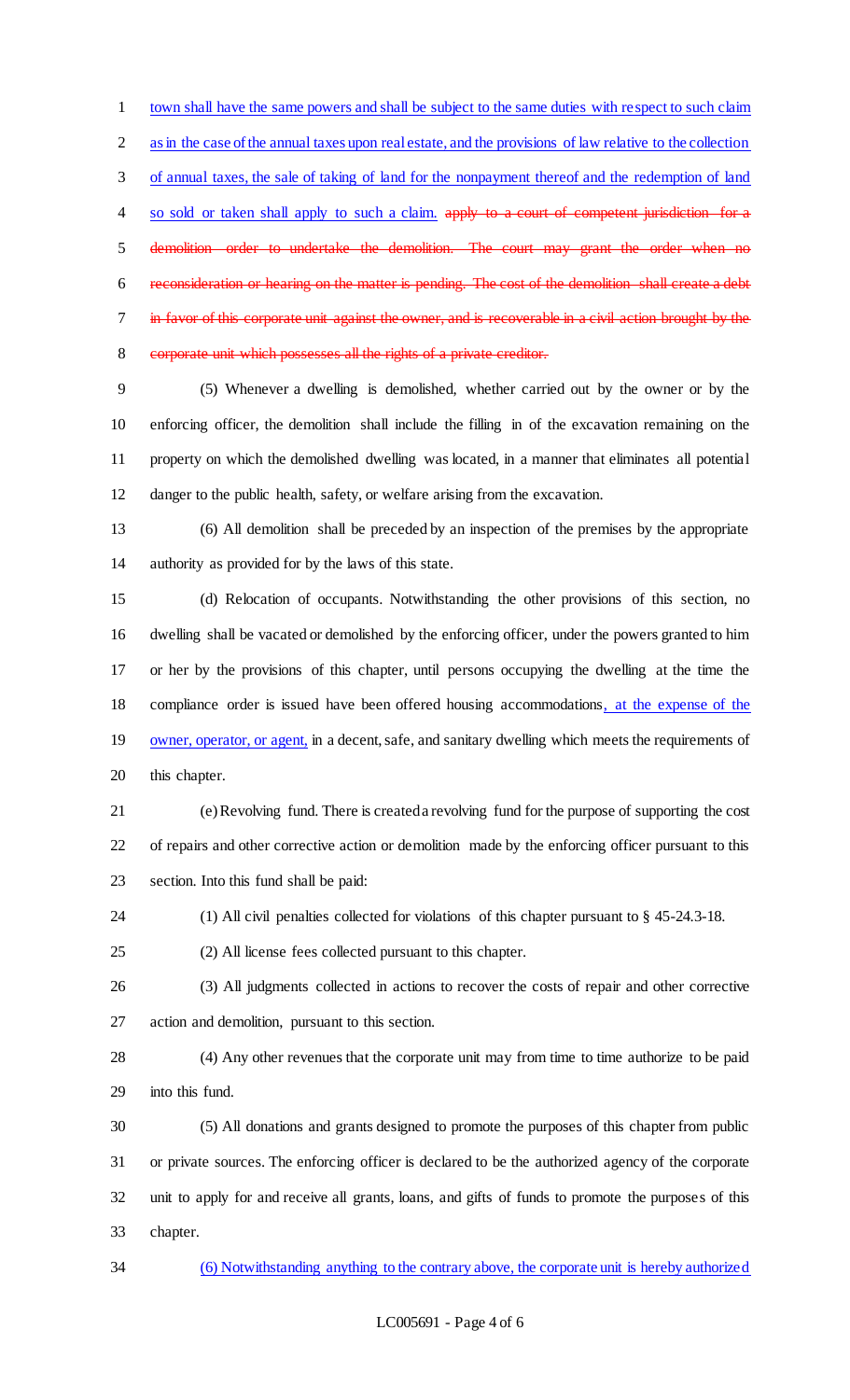to select from a wide array of vendors, contractors and subcontractors, and third-party 2 administrators to administer a loan program or loan programs utilizing the revolving fund to assist qualifying owners, operators, and agents with the cost of repairs and other corrective action or 4 demolition. If the plan includes the purchase of professional assistance, an appropriate contract must be prepared and local purchasing policies must be followed.

 (f) Rent payments. Notwithstanding any lease or other agreement, if the enforcing officer of any corporate unit has ordered the repair, alteration, or improvement of a dwelling in that the officer designates the dwelling to be an unfit dwelling, as provided for in this section, then the obligation of rent to the landlord is suspended and the rent paid into the revolving fund as established in subsection (e) by the enforcing officer, to be paid thereafter to the landlord or any other party authorized to make repairs (including the enforcing officer) to defray the cost of correcting the conditions, and no action shall be maintained by the landlord against the tenant for rent or for possession. Sums paid into the revolving fund in excess of those necessary to make repairs shall be paid to the landlord on completion. If the tenant fails to make payments to the enforcing officer then an action for rent or possession may be maintained, subject to defenses that the tenant may have under the lease or agreement.

SECTION 2. This act shall take effect upon passage.

#### ======== LC005691 ========